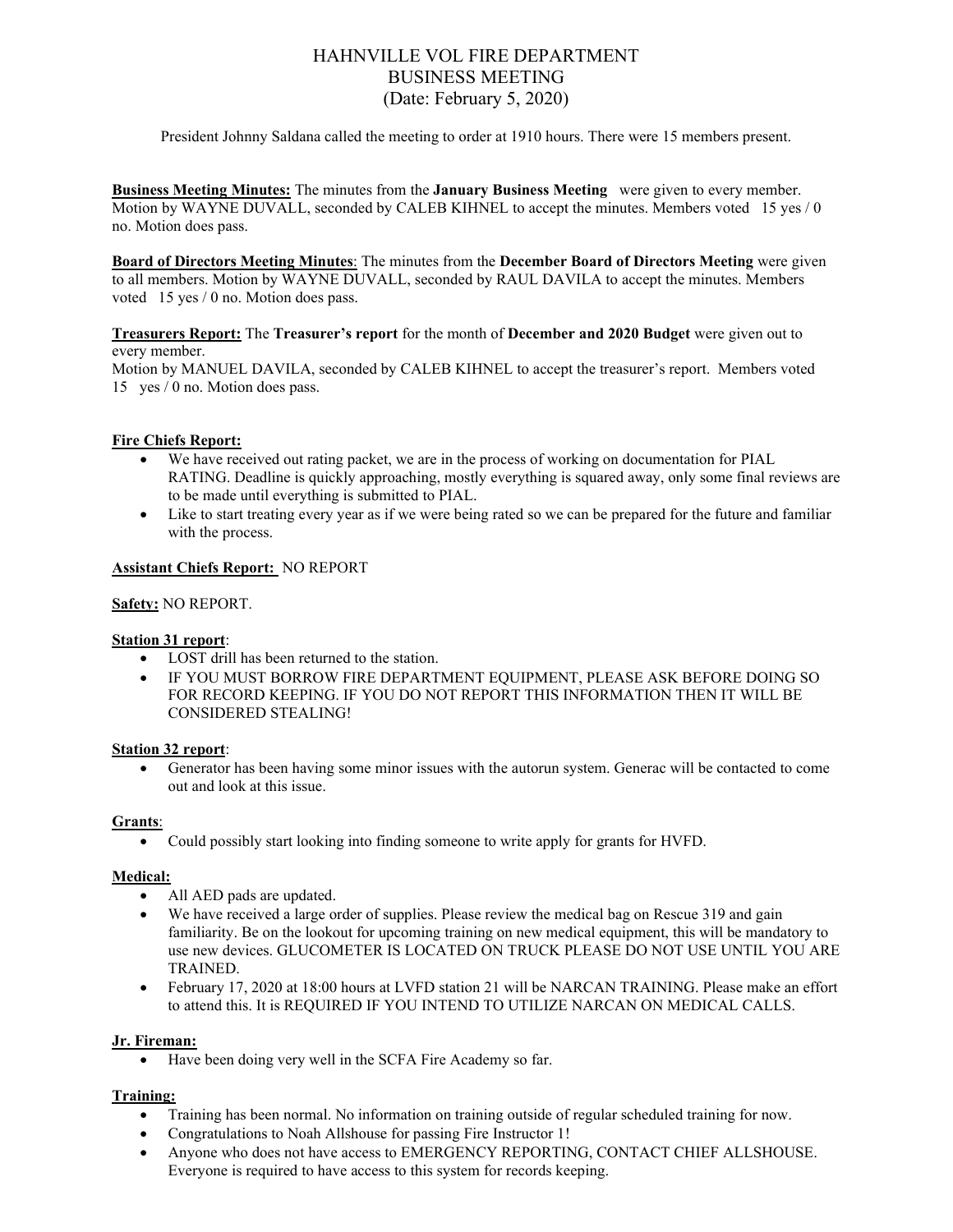- If you do supplemental training, please log it into ER if you can OR turn in your hours with a description/activity log of what you did. We all need to be doing this to build training hours and maintain standards!
- Training Academy hours are being tracked by Dawn, so academy recruits do not have to report these hours.
- February 17, 2020 at 18:00 hours at LVFD station 21 will be NARCAN TRAINING. Please make an effort to attend this. It is REQUIRED IF YOU INTEND TO UTILIZE NARCAN ON MEDICAL CALLS.

## **Association:**

• Association has a new Vice-President, and other new elects as well.

# **Installation:**

• The 2020 Installation went very well! A great time was had by all!

# **Public Relations Committee:**

• Let Dawn know if you are interested in volunteering for ONE TEAM ONE FIGHT.

# **Truck/Building Committee:**

- Station 32 expansion:
	- $\degree$  Membership was updated about building expansion status.<br> $\degree$  90% of exterior has been put on and some of the window fi
	- o 90% of exterior has been put on and some of the window frames. And erector crew is scheduled to come out February  $7<sup>th</sup>$  to try to come work but we will see what happens with the weather.

# **Fire Prevention:** NO REPORT

# **SOP/SOG/PREPLAN REVIEWS:**

- This meeting we reviewed the pre-plan for "SAINT CHARLES PARISH COUNCIL ON AGING". Please familiarize yourself with the aspects of this location in the event of an emergency incident at or near that location. Discussion was also held on the fire hydrant locations as well as the exposure hazards.
- Members need to be reviewing SOP/SOG packets that were given out and send input on policies to Dawn.

# **Old Business:**

- 1. 319 compartment reconfigurations. Still active
- 2. 316 Retrofit Project. Still active
- 3. Tent project with Beade Corp. 10x20 tent with HVFD graphics at an estimated cost of about \$1,050.00. Still active. Updating of Department patch/logos. Johnny is working on this and should have an update soon.
- 4. Still waiting on Aaron to return to repair the valve on Engine 311's secondary air tank.
- 5. Cameras are in and just need to be installed, looking for someone to install it.
- 6. Currently undergoing PIAL Fire District Rating. We are close to being ready for all final submissions!
- 7. 329 has been sold for \$50,700.00! The truck has been retrieved and is no longer in station.

## **New Business:**

- 1. Want to begin doing a Moment of Silence monthly at the beginning of the business meetings for our fallen brother and sisters who have passed in the line of duty.
- 2. If you put that your enroute on active 911, please actually go enroute and not just put it to get credit when you aren't actually responding! You will receive reprimanding if you continue to do so!
- 3. Membership discussion held on pay increases for paid personnel (Dawn and Eric). Cost of living raises are coming up for Eric and Dawn, discussion held on other pay increases also.
- 4. Discussion held and to be brought up to cover medical education up to EMT. Offering to provide education to further skill of both members and paid employees.
- 5. Discussion held and to be brought up about possibly forming a program to compensate volunteer firefighters for their time/services. Some other departments have been installing these programs and we may want to look into it. Membership discussion held on reimbursement policies.
- 6. Motion made by MICHAEL KENDALL, seconded by RAUL DAVILA to move forward with a plan for a PAID ON-CALL program. Membership voted **13** yes / **2** no. Motion does pass.
- 7. Motion made by WAYNE DUVALL, seconded by CALEB KIHNEL to sign the Louisiana Compliance Questionnaire. Membership voted **13** yes / **2** no. Motion does pass.
- 8. Motion made by MATTHEW ALLSHOUSE, seconded by JUSTIN WARD to duplicate ONE TEAM ONE FIGHT agreement from 2019 to provide a cooking team for HVFD for ONE TEAM ONE FIGHT. Membership voted **13** yes / **2** no. Motion does pass